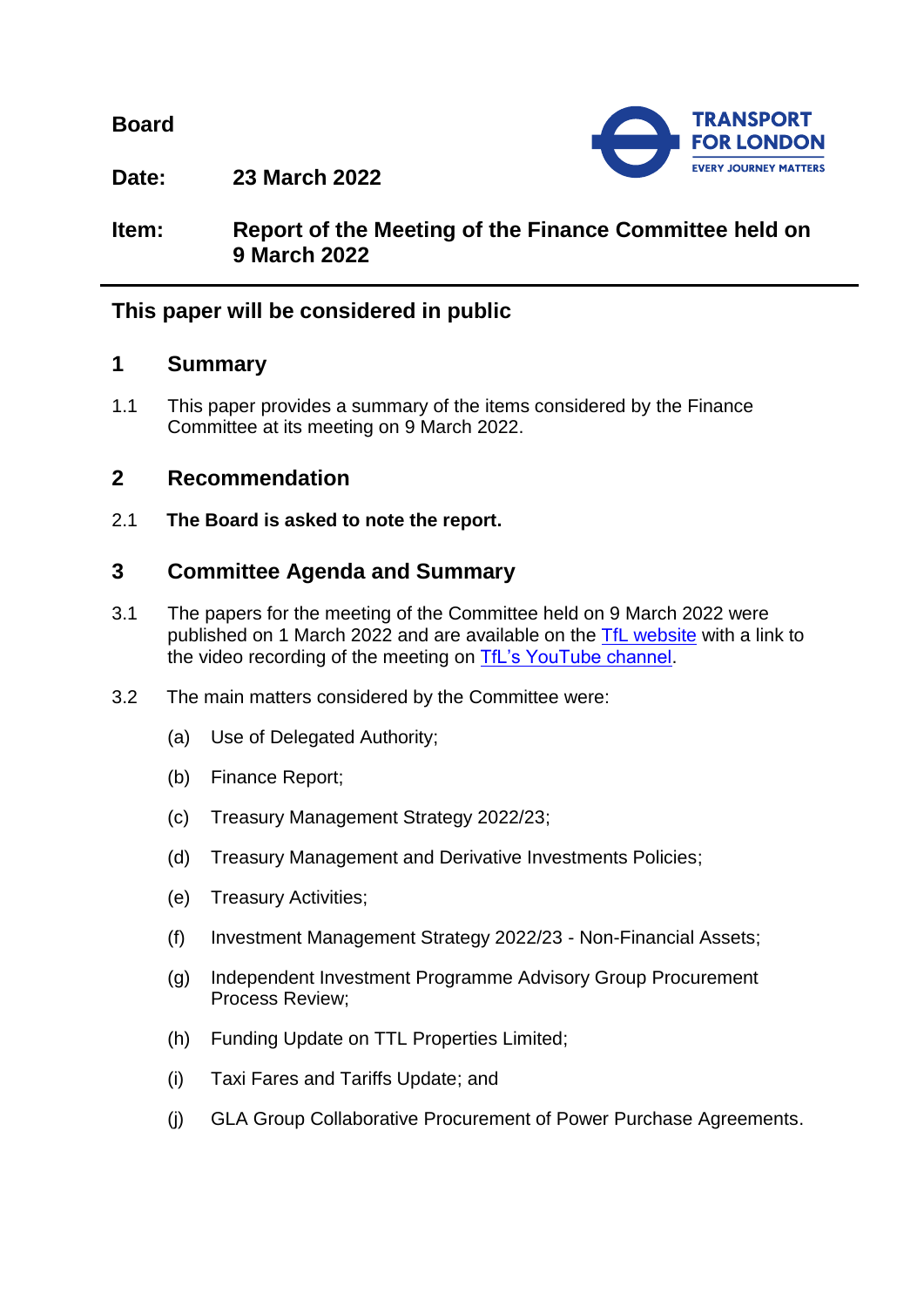3.3 A summary of the items considered and decisions taken is provided below. The more detailed minutes of the meeting will be published ahead of the meeting of the Committee on 22 June 2022.

## **4 Issues Discussed**

## **Use of Delegated Authority**

- 4.1 The Committee noted the paper on the use of delegated authority. Since the meeting on 24 November 2021, there had been seven uses of Chair's Action, five exercising authority delegated by the Board in relation to TfL's funding arrangements (reported elsewhere on the agenda for this meeting of the Board) and two relating to the extension of contracts for Premises and Fabric Maintenance and Security Services.
- 4.2 There had been no use of Procurement Authority by the Commissioner or the Chief Finance Officer and no use of Land Authority.
- 4.3 There had been one Mayoral Direction issued to TfL in relation to March 2022 fare changes (MD2937, 14 February 2022), reported elsewhere on the agenda for this meeting of the Board.

## **Finance Report**

- 4.4 The Committee noted TfL's financial results to the end of Period 11, 2021/22 – the year-to-date ending 5 February 2022.
- 4.5 Total passenger journeys were at 66 per cent of pre-coronavirus pandemic levels in the Period. Passenger income was almost double that of last year, but approximately £1.5bn lower than pre-pandemic levels.
- 4.6 Like-for-like operating costs, after adjusting for new services, exceptional costs and projects, were broadly flat over the last five years, which represented a real term decrease. Cash balances were just over £1.2bn and were expected to maintain around this level during the current funding agreement.
- 4.7 A new funding agreement was finalised with Government on 25 February 2022. The new agreement, which extended to 24 June 2022, would provide revenue top up, up to an agreed level, for passenger income, as well as base funding of £200m.
- 4.8 The Committee discussed the ongoing impact and additional cost of deferring capital expenditure due to short-term funding settlements and the steps being taken to ensure that capital budgets were not underspent at year end. Discussions continued with Government on the need to build up cash reserves, so TfL was able to absorb future shocks. The Committee noted that inflation would be a serious cost pressure for 2022/23.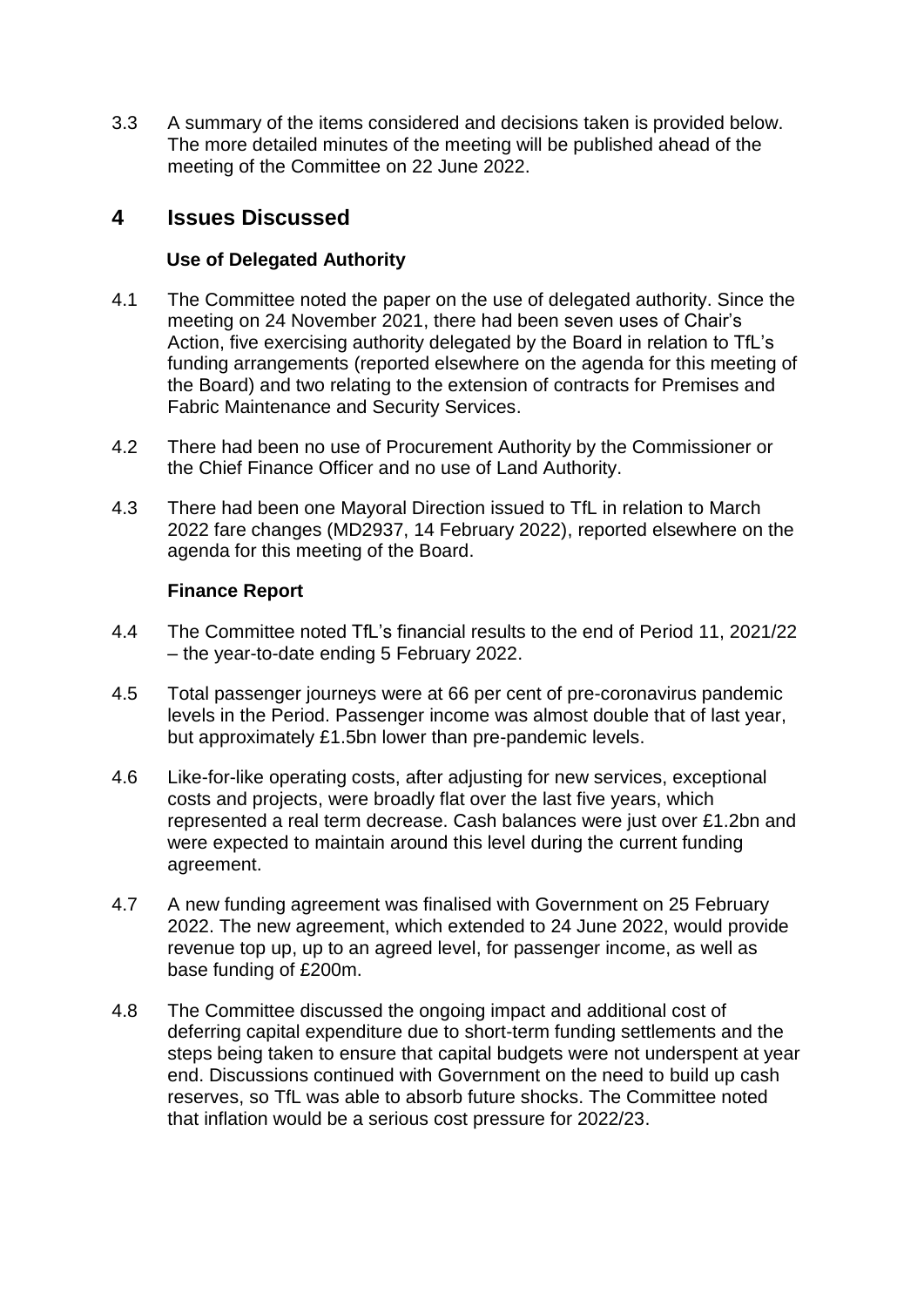## **Treasury Management Strategy 2022/23**

- 4.9 Under the authority delegated by the Board on 29 July 2020, the Committee approved the Treasury Management Strategy (TMS) for 2022/23, which comprised the Investment Strategy, the Borrowing Strategy, the Liquidity Strategy, the Risk Management Strategy and the Counterparty Exposure Limits. The Committee also approved TfL Finance Limited entering into the Derivative Investments.
- 4.10 The Committee also noted the proposed draft TTL Properties Limited (TTLP) Treasury Management Strategy. Committee approval would be sought at a future meeting, once TTLP's future arrangements had been finalised.
- 4.11 Members supported the approach taken to the assessment of environmental, social and governance performance as part of the counterparty credit review process and that such factors should continue to be considered in TfL's supply chain.

## **Treasury Management and Derivative Investments Policies**

- 4.12 Under the authority delegated by the Board on 29 July 2020, the Committee approved the Treasury Management Policies and the TfL Group Policy Relating to the Use of Derivative Investments. These supported TfL's commitment to financial prudence through risk management. There were no material changes to the Policies for 2022/23.
- 4.13 The Committee noted the proposed draft TTLP Treasury Management Policies, which would be submitted to a future meeting of the Committee for approval once TTLP's future arrangements had been finalised.
- 4.14 The Committee also approved the TfL Pension Fund Policy on Notifiable Events in draft form and authorised the managing Chief Finance Officer to approve any changes they consider necessary once the final regulations have been published and to issue a final form.

### **Treasury Activities**

4.15 The Committee noted an update on key treasury activities for the period from 17 September 2021 to 17 February 2022 (the Reporting Period). During the Reporting Period, TfL had complied at all times with the TMS, the Treasury Management Policies and the TfL Group Policy relating to the use of Derivative Investments for 2021/22, including the Greater London Authority (GLA) Responsible Investment Policy. There were no issues to draw to the attention of the Board.

### **Investment Management Strategy 2022/23 - Non-Financial Assets**

4.16 Under the authority delegated by the Board on 29 July 2020, the Committee approved the Investment Management Strategy (IMS) 2022/23 – Non-Financial Assets. The IMS set out how TfL planned to manage and grow its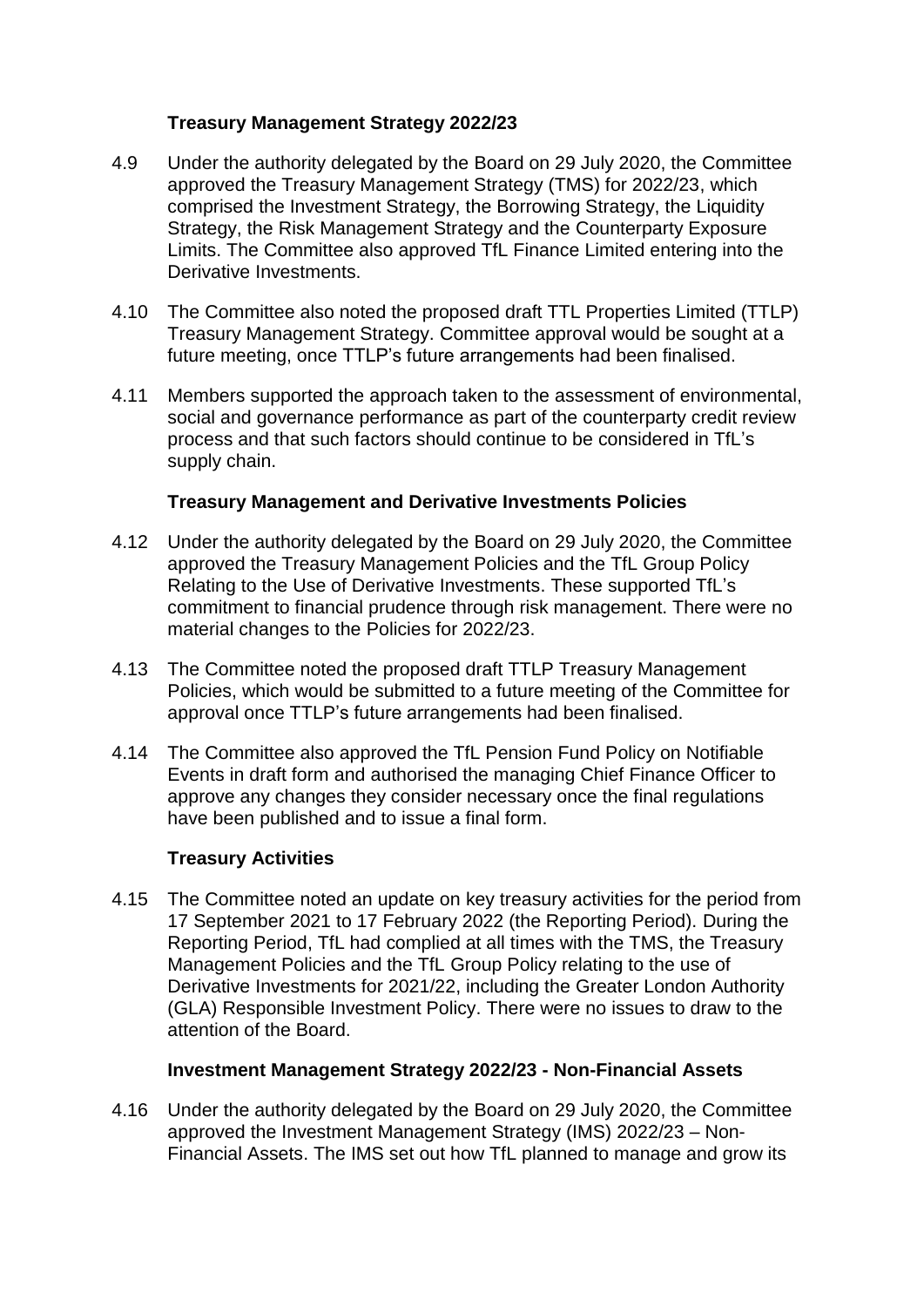various commercial assets and sat alongside the TMS approved at the same meeting.

### **Independent Investment Programme Advisory Group Procurement Process Review**

- 4.17 At the request of the Committee, the Independent Investment Programme Advisory Group (IIPAG) had reviewed TfL's Procurement Process. While there were no major or systemic failings identified, risks remained in the evaluation of bids and how these were uniformly and methodically recorded to reduce the risk of successful legal challenge.
- 4.18 The Committee noted the report and the management response, which accepted the IIPAG recommendation to establish a 'three lines of defence' assurance framework for procurements. Following a review of how comparator organisations undertake procurement assurance and further dialogue with IIPAG, the TfL model would be submitted to the Audit and Assurance Committee and other issues raised by IIPAG would be addressed as part of the continuous improvement programme.

## **Funding Update on TTL Properties Limited**

- 4.19 The Committee noted an update on the work undertaken on the property workstream of the Financial Sustainability Plan (FSP) and the wider activity to operate TTLP as a dedicated commercial property company within TfL. The update covered progress on the TTLP Business Plan, funding negotiations with lenders and the development of governance and operating models.
- 4.20 Access to capital had constrained the progress of the housing programme since 2020. The proposed model would see TTLP become one of the major housing development companies in London, delivering both the Mayor's affordable housing objectives and contributing to TfL's long-term financial sustainability. Engagement with potential lenders showed support for the Business Plan.
- 4.21 A paper on the establishment of a Land and Property Committee, to provide Board oversite of TTLP activity, appears elsewhere on the agenda for this meeting.

### 4.22 **Taxi Fares and Tariffs Update**

- 4.23 TfL is responsible for the licensing and regulation of London's taxi (black cab) and private hire services. It also regulates taxi fares and sets the maximum taxi fares that can be charged.
- 4.24 Reviews were undertaken to ensure a sustainable trade by balancing two competing needs. The costs of operating a taxi had substantially increased and so there needed to be an appropriate level of remuneration to attract and retain drivers. Inflation, particularly with fuel prices, was likely to be a key issue in the year ahead. Taxis also provide an important service as part of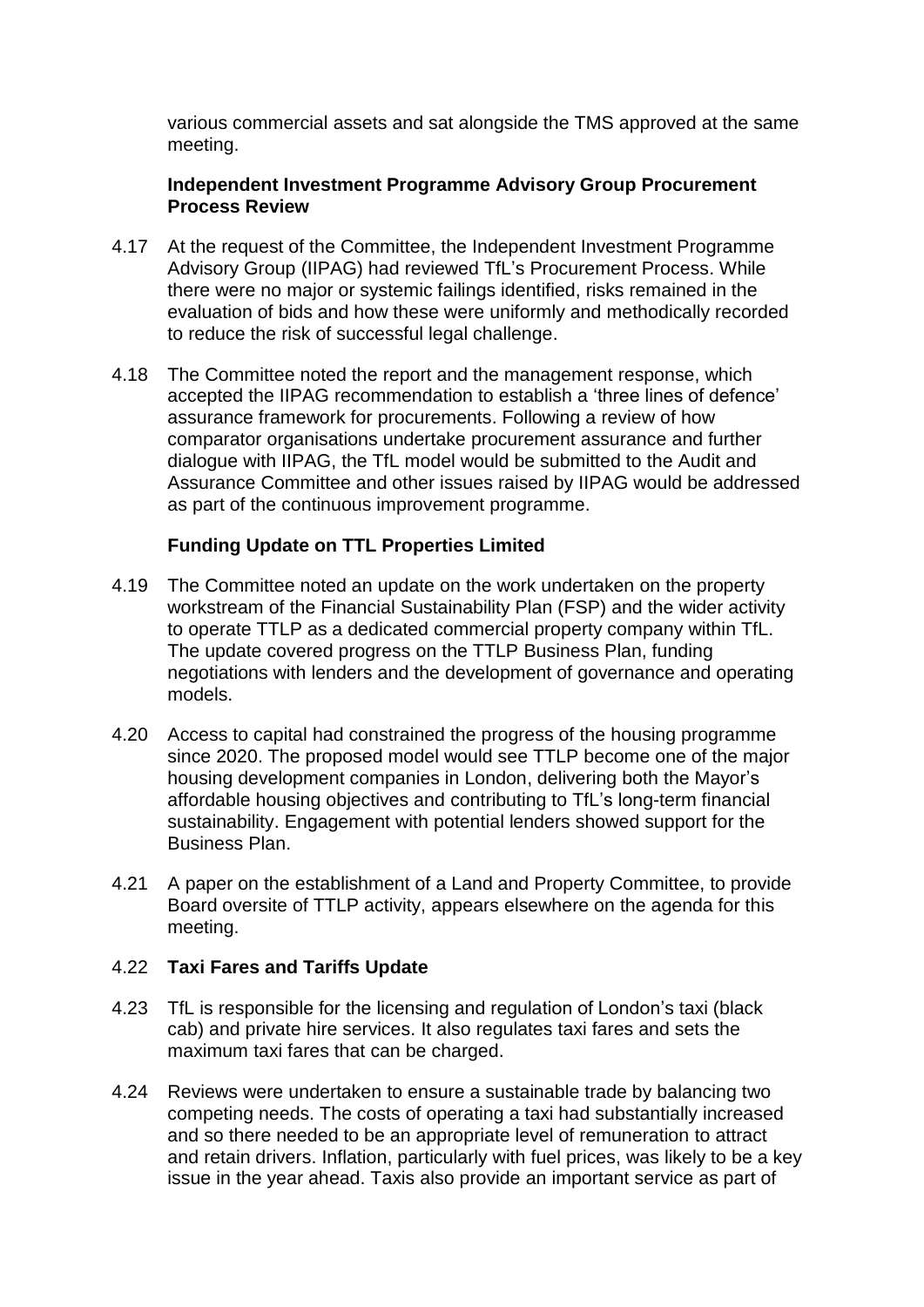the transport mix, including for disabled people and to enable safe travel at night, so fares need to be affordable.

- 4.25 No review of taxi fares and tariffs had been undertaken in 2020 due to the impact of the measures to manage the spread of the coronavirus on the trade. A review was undertaken in 2021 and a consultation commenced in December 2021. The Committee noted the impact of the coronavirus pandemic and the outcome of the consultation on three proposals for fares and tariffs. Following the consultation, a modified version of the third option was proposed.
- 4.26 The Committee also noted specific proposals in relation to Heathrow Airport where the operator had increased its fees and introduced a new charge, partly in response to the impact of the coronavirus on its income and partly to address its own air quality targets by encouraging greater use of public transport.
- 4.27 The Committee approved:
	- (a) increasing the minimum fare from £3.20 to £3.80;
	- (b) increasing Tariffs 1 and 2 by 5.51 per cent;
	- (c) freezing Tariffs 3 and 4;
	- (d) increasing the maximum Heathrow Extra from  $£2.80$  to  $£3.60$ ; and
	- (e) introducing a charge of up to £5.20 which taxi drivers can add when dropping off passengers in one of the terminal drop-off zones at Heathrow Airport unless their taxi has been registered for a Blue Badge concession.
- 4.28 Members noted how the industry was engaged with in relation to fares and tariffs and for other TfL and Mayoral policies that may impact the trade. A further review would be undertaken within 12 months. In the interim, Members requested an update paper in six-month's time to show the impact of the fare changes, cost pressures such as fuel prices and the situation at Heathrow, particularly once the Elizabeth line opened.

### **GLA Group Collaborative Procurement of Power Purchase Agreements**

- 4.29 The Committee noted an update on TfL's engagement with the GLA Group Energy Procurement Collaboration Programme with the GLA, the Metropolitan Police, the London Fire Commissioner, and the London Legacy Development Corporation (the GLA Group) and the proposed entry into a Memorandum of Understanding (MoU).
- 4.30 The Programme aimed to pool the electricity demand of TfL with that of other GLA Group bodies with smaller energy requirements, to allow the GLA Group to benefit from enhanced purchasing power, reduce carbon emissions